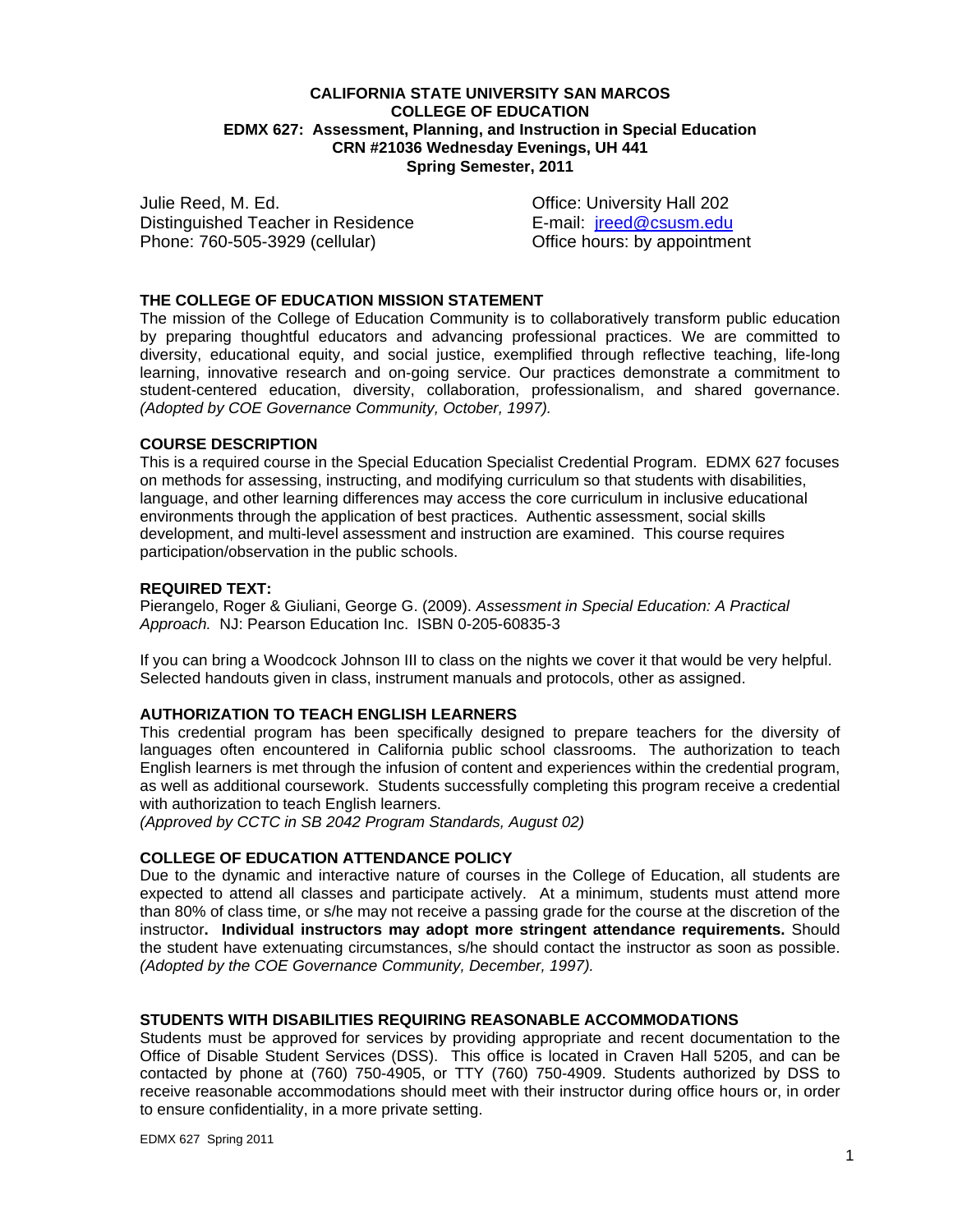## **ALL UNIVERSITY WRITING REQUIREMENT**

Every course at the university must have a writing requirement of at least 2500 words. This requirement is met via the Cougar Courses discussion board requirement, the full case study assignment and the moderate-severe field work report.

## **PERFORMANCE GOALS**

# **1.0 Observation Skills**<br>**1.1** Direct obse

- Direct observations in informal situations
- 1.2 Using checklists and various observation formats to record observational data<br>1.3 Observation for one dav in a setting serving learners with moderate/severe
- Observation for one day in a setting serving learners with moderate/severe (M/S) disabilities with a field report requirement.

## **2.0 Record Keeping**

- 2.1 Maintaining a checklist/timelines for the assessment process
- 2.2 Employing competency checklists
- 2.3 Keeping anecdotal records
- 2.4 Utilizing IEP and ITP forms
- 2.5 Utilizing referral and planning for assessment forms
- 2.6 Recording and submitting observation notes according to format provided for the M/S field observation.

## **3.0 Assessment Techniques**

- 3.1 Evaluating various commercially available assessment instruments.
- 3.2 Administering, scoring and interpreting commonly used formal measures (standardized, norm-referenced)
- 3.3 Using informal assessment methods
	- (e.g., criterion-referenced, curriculum-based)
- 3.4 Assessing student work in the classroom (setting criteria, mastery learning, records, work sampling)
- 3.5 Using assessments for specific populations
- 3.6 Using supplementary norm tables
- 3.7 Using authentic assessment approaches (performance-based, rubrics,

## portfolios)

## **4.0 Nondiscriminatory Testing**

- 4.1 Structuring the assessment environment
- 4.2 Scheduling assessment sessions
- 4.3 Evaluating and selecting assessment instruments
- 4.4 Selecting and preparing assessment materials
- 4.5 Ensuring parental participation in reporting of student performance

## **5.0 Writing Case Reports**

- 5.1 Gathering and reporting background information
- 5.2 Using a structured format for reporting<br>5.3 Reporting interactions with the child
- 5.3 Reporting interactions with the child
- 5.4 Reporting the child's approach to tasks and learning styles
- 5.5 Using clinical judgment in interpreting results
- 5.6 Summarizing overall finding regarding a child
- 5.7 Making recommendations for interventions

## **6.0 Generating IEPs**

- 6.1 Summarizing current levels of functioning
- 6.2 Identifying long-range goals and short-term objectives
- 6.3 Completing sections of an IEP and ITP
- 6.4 Adapting the IEP as a parallel curriculum for students under IDEA
- 6.5 Ensuring parent participation and observation of rights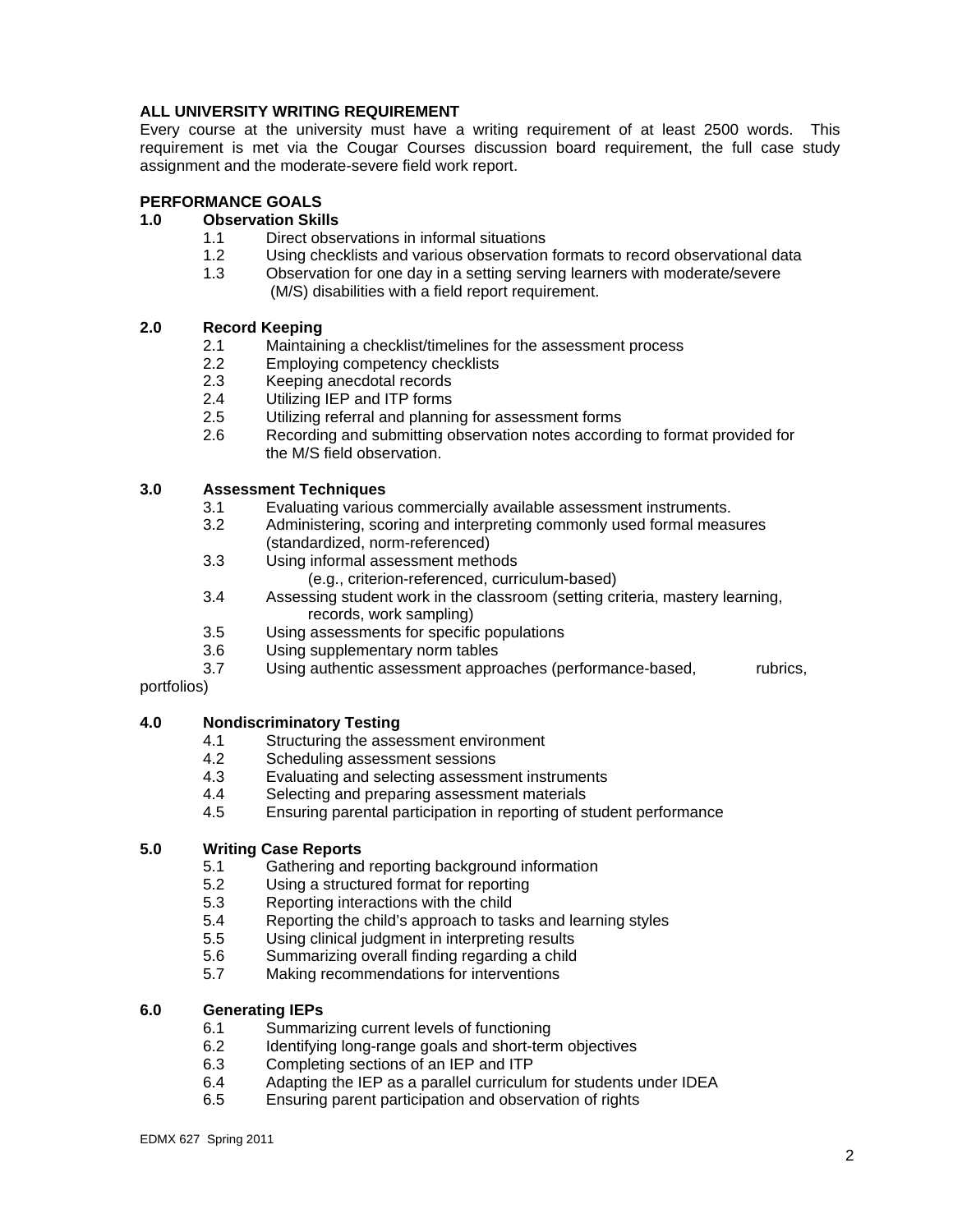## **7.0 Best Educational Practice into Teaching**

- 7.1 Demonstrating knowledge of general education curriculum, & California Frameworks
- 7.2 Refining a personal philosophy of education
- 7.3 Empowering students as instructors, advocates, and decision makers
- 7.4 Using formal and informal cooperative group learning structures
- 7.5 Using thematic approaches in instruction
- 7.6 Incorporating authentic assessment into lessons<br>7.7 Adapting lessons for individual learners using diff
- Adapting lessons for individual learners using differentiated

## **8.0 Collaborative Interdisciplinary Teaming and Creative Problem Solving**

- 8.1 Demonstrating the effective use of collaborative teaming principles to a) develop lessons, IEPs, IFSPs and ITPs, assessment plans and reports; curriculum, classroom management plans; b) problem solve curricular, instructional, and emotional or behavioral mismatches for students and c) guide other instructional and special education related decision making
- 8.2 Facilitating a planning meeting for a student eligible for special education or being considered for specialized support services
- 8.3 Differentiating the roles of various interdisciplinary team members and soliciting and utilizing diverse expertise of team members
- 8.4 Applying various approaches to problem solving and conflict resolution

## **PROFESSIONAL AND ADMINISTRATIVE REQUIREMENTS**

1. Use "Person-first" language (e.g., "Student with Down Syndrome" rather than "Down Syndrome student") must be used throughout all written and oral assignments and discussions.

2. Word-process all written documents. Be sure to keep an electronic copy of all of your work including Cougar Courses postings. Also, you will want these copies for your records and use as TaskStream and professional portfolio entries.

3. Always write in a professional voice. Be sure to avoid abbreviations, contractions, and slang. Write out acronyms on first appearance - such as Individualized Education Program (IEP).

4. Examine Cougar Courses at least twice weekly for messages and newly posted materials and resources. Download materials needed for each class *prior* to class and bring to class all required resources.

5. Complete and post all assignments on the due dates for full credit. If you have extraordinary circumstances that impact completion of your assignments, please inform the instructor. Any time that you have questions or concerns, please contact the instructor immediately.

6. Participate in class discussions and group activities and demonstrate positive interpersonal skills with classmates and guests. Participation points are assigned on the basis of participation, collegiality, collaborative effort, and professionalism in interactions with fellow students and the instructors and guest lecturers.

7. If you are to miss class, be sure to select a class "buddy" to ensure that you receive handouts and information when you must miss class. You may wish to have the following: Buddy: Phone#: e-mail: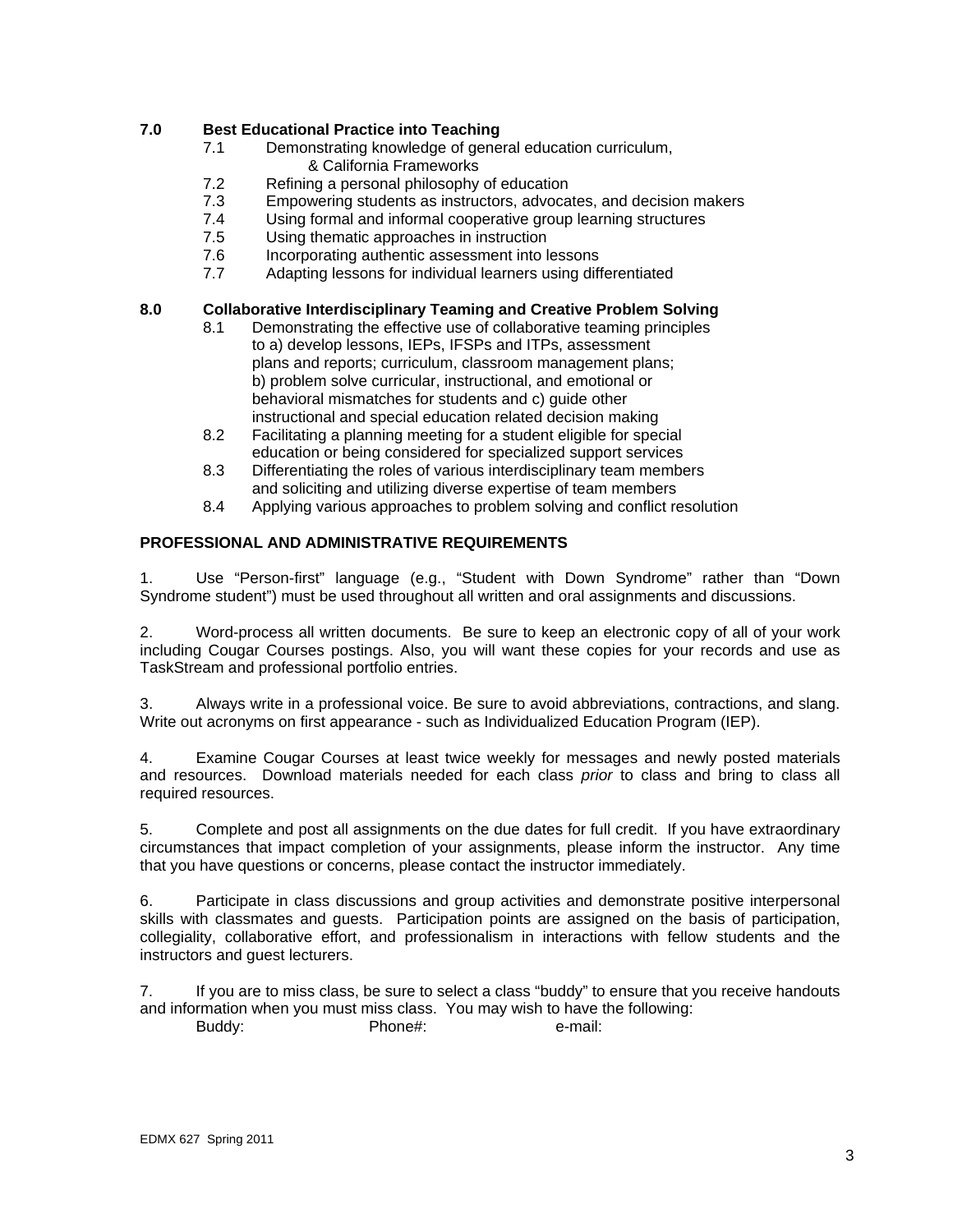## **GRADING STANDARDS**

| A         | 93-100% |
|-----------|---------|
| А-        | 90-92%  |
| B+        | 87-89%  |
| B         | 83-86%  |
| <b>B-</b> | 80-82%  |
| $C+$      | 77-79%  |

## **Grading Rubrics**

## **Criteria for Grading Student Performance in this Course:**

A (Excellent): Performance at the highest level, showing sustained excellence in meeting all course objectives and requirements and exhibiting an unusual degree of intellectual initiative.

B (Good): Performance at a high level, showing consistent and effective achievement in meeting course objectives and requirements.

C (Satisfactory): Performance at an adequate level, meeting the basic objectives and requirements of the course.

#### **NOTE: The minimum acceptable grade for a course in the sequence of professional education courses is C+, and a B average must be maintained.**

## **Criteria for Grading Assignments**

A (93%) Outstanding work on assignment, excellent syntheses of information and experiences, great insight and application, and excellent writing,

B (83%) Completion of assignment in good form with good syntheses and application of information and experiences, writing is good,

C (73%) Completion of assignment, adequate effort, and adequate synthesis of information and application of information and experiences, writing is adequate.

## **COURSE REQUIREMENTS**

**Please note the College of Education Attendance policy stated page two of this syllabus.** 

**Participation** (15 sessions @ 5 points per session = 75 points maximum)

Regular, punctual attendance is critical and expected in the teaching profession. Because this class is participatory in nature, the experiences and discussions are difficult to recreate. Additionally, it is important that each class member have the opportunity to exhibit collaborative teaming and participatory behavior.

## **Criteria for Grading Participation**:

Participation points will be assigned on the following criteria: collaborative cooperation in all labs, classes, and group assignments; enthusiasm for the content and activities; respect for the speakers; patience and flexibility with the technology; appropriate use of all assessment materials.

## **ASSIGNMENT POLICY**

Each assignment is due on the date indicated on the syllabus/course schedule.

It is strongly advised that students keep up with the assignments from session to session.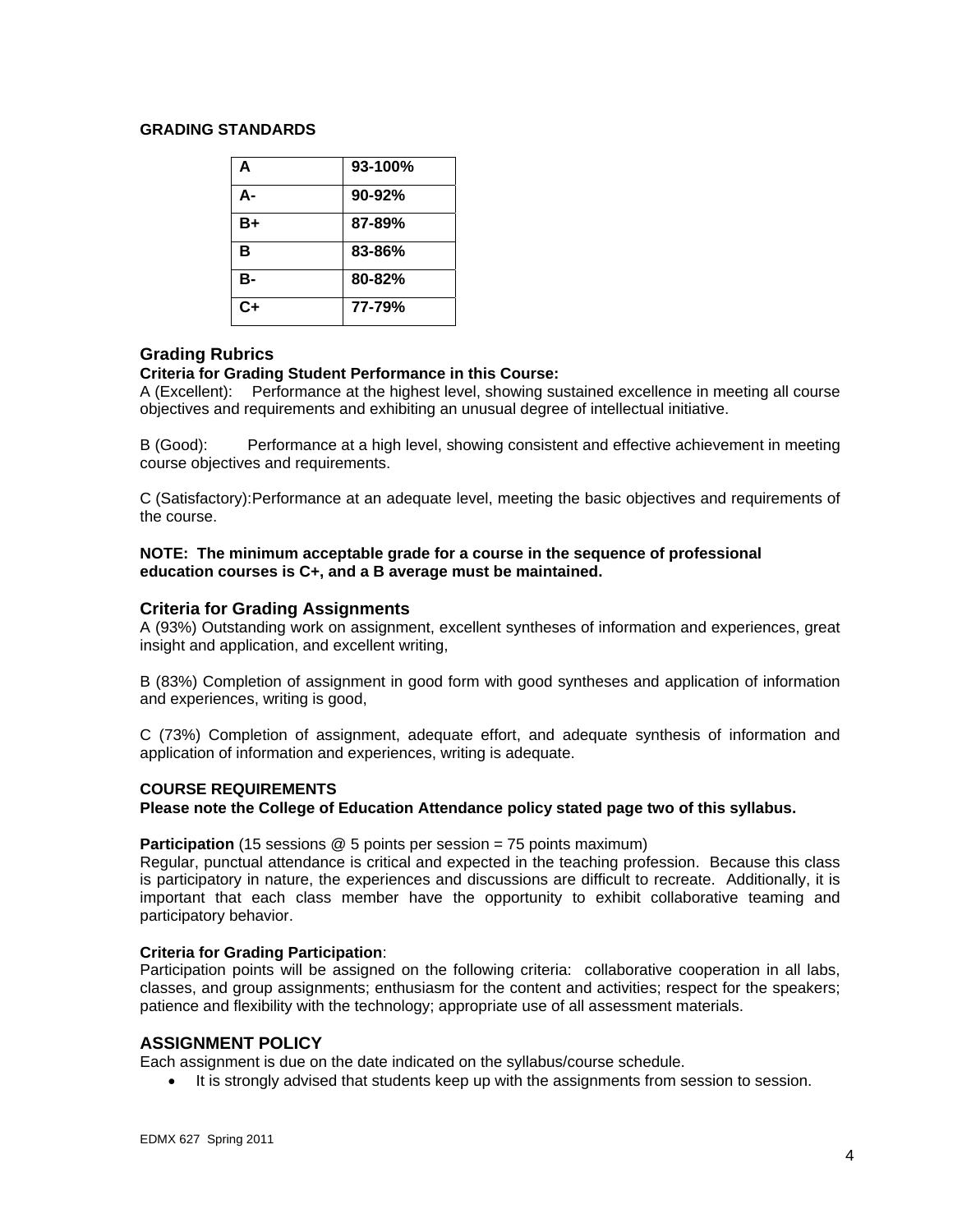## **ACADEMIC HONESTY POLICY**

(Be sure to read the CSUSM Academic Honesty Policy below)

- Plagiarism of any type will result in a failing grade. All work in this course must be the original work of the credential candidate.
- Scanning of student work via TurnitIn<sup>™</sup> software may be used to verify student authorship and accurate citation of copyrighted materials or thoughts, ideas, and/or work of others.
- Assignment will be checked via TurnitIn™ software for accuracy of citation and originality of work.
- The instructor may require that some assignments in the course be submitted via WebCT 6 using the built in TurnitIn™ software feature.
- Students making unauthorized copies of copyrighted materials or microcomputer software will receive a failing grade.

## **CSUSM Academic Honesty Policy Statement from the CSUSM Catalogue**

"Students will be expected to adhere to standards of academic honesty and integrity, as outlined in the Student Academic Honesty Policy. All written work and oral assignments must be original work. All ideas/materials that are borrowed from other sources must have appropriate references to the original sources. Any quoted material should give credit to the source and be punctuated with quotation marks.

Students are responsible for honest completion of their work including examinations. There will be no tolerance for infractions. If you believe there has been an infraction by someone in the class, please bring it to the instructor's attention. The instructor reserves the right to discipline any student for academic dishonesty in accordance with the general rules and regulations of the university. Disciplinary action may include the lowering of grades and/or the assignment of a failing grade for an exam, assignment, or the class as a whole."

## **Plagiarism**

As an educator, it is expected that each student will do his/her own work, and contribute equally to group projects and processes. Plagiarism or cheating is unacceptable under any circumstances. If you are in doubt about whether your work is paraphrased or plagiarized see the Plagiarism Prevention for Students website http://library.csusm.edu/plagiarism/index.html. If there are questions about academic honesty, please consult the University catalog.

## **ASSIGNMENT DESCRIPTIONS**

## **REPORTS:**

## **Ecological Design/map and reflective paper: (individual, 7 points total)**.

We will learn about Bronfenbrenner's work on systems theory of development across the life span and understanding children/learner behaviors. During this process each student will create an individual eco map (a small square of poster board) of their own to contribute to a class quilt. Examples of past cohort quilts will be shared. This is an individual creative assignment. You will post a three - four page paper explaining your eco map and share your quilt square in class. (paper 5 points, map 2 points)

## **Practice Administration of the Woodcock Johnson III: (individual, 10 points)**

Requirement is to practice administering the WJIII to another classmate and share out as whole group. Format will be found in Assignment section of Cougar Courses. You must submit your protocols with your lab sheet (paper 5 points, protocols 5 points). EDMX 627 Spring 2011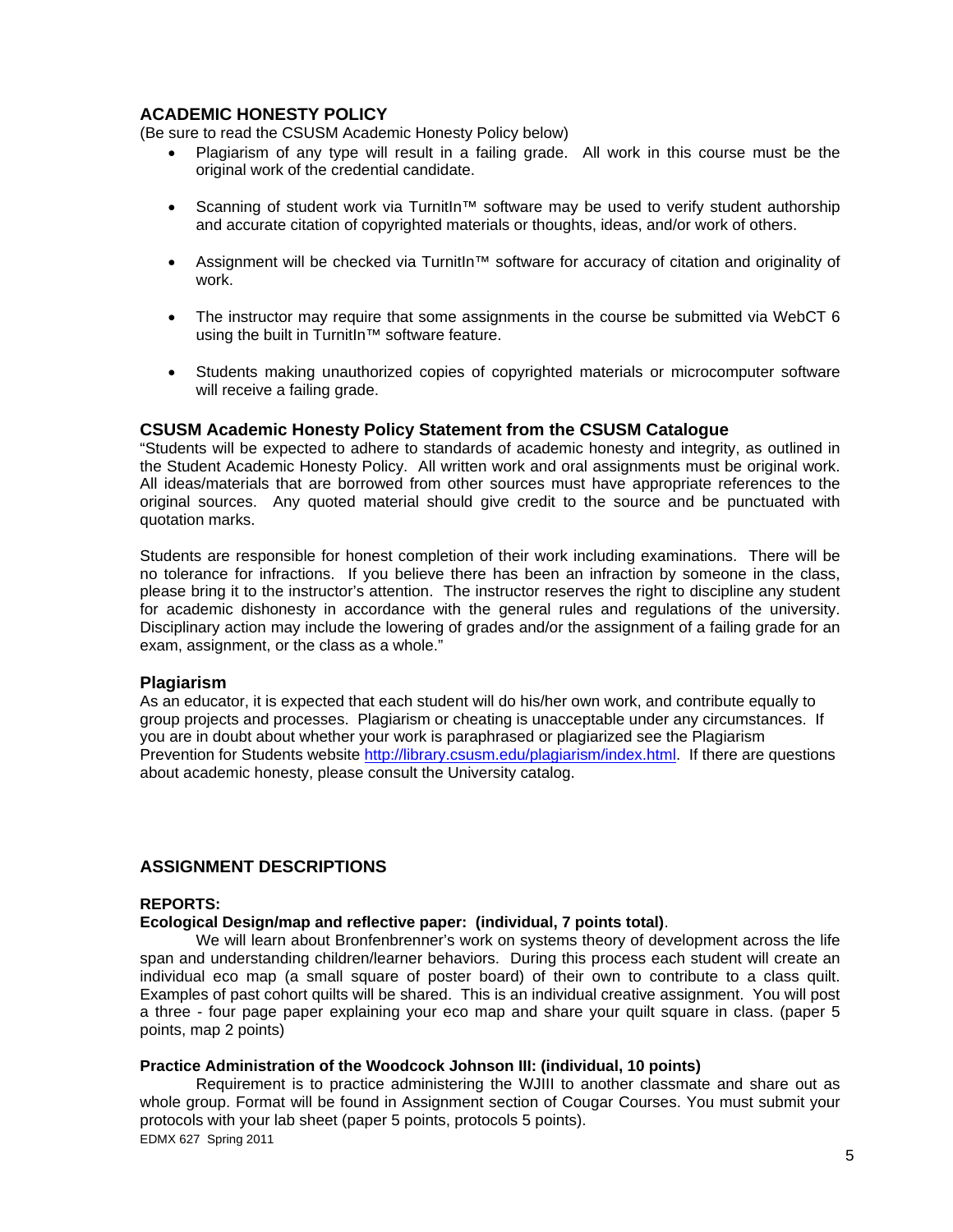## **Instrument review and Instrument Fair: (individual, 7 points)**

Grade is based upon the quality of Instrument Review Paper with paper posted to share with instructor and classmates. Participation in the Instrument Fair **with the instrument** is required (Paper  $=$  5 points; instrument  $=$  2 points. If you do not bring instrument the night of the fair you lose the 2 points).

Each student will review an instrument and write a guide for use and interpretation. We will have an instrument fair. The student must find a commercially available instrument to share in class. You do not need to purchase the instrument. A sign up list for the instruments will be provided early in the semester. The night of the Instrument Fair, we will have presentations on the instruments.

## **FIELD WORK**

## **Moderate-Severe Field Work and Report: (individual, 20 points)**

Field work: observation in a class providing services to student with moderate – severe disabilities. The format for writing up the field work will be found in Assignment section of Cougar Courses. If you currently work in a moderate-severe setting, then you may get approval from Ms. Reed to use a Mild-Moderate setting.

## **CASE STUDY (requires working with a child in the schools)**

## **Assessment Case Study (individual, 35 points)**

**Includes: Observation for Assessment, Individual Assessment Case Study write up, IEP Meeting Preparation Plan, and completed Special Factors Form** 

Each participant will select a learner in his or her classroom to study. This learner must be a child who is eligible for special education or who is being referred for an initial assessment for consideration for special education services. You will provide background information based upon observations, administer three (if possible) formal assessments, provide student work samples, and interview the parents/guardians (as allowed), and interview the child's teacher. This assignment includes an observation for assessment, the case write up, and a Preparation for the IEP Meeting Plan. A format for this assignment will be found in Assignment section of Cougar Courses.

**NOTE: Do not begin this case study work until you have received approval from your instructor for your assessment and case study plan**. **All information is kept strictly confidential, use a pseudonym, you must have parental permission before beginning this case study even if the child is on your caseload. Your instructor has the introduction letters and permission forms. Your permission form MUST be submitted with the Case Study. Remember, any information on your lap top must be strictly confidential using pseudonyms, and deleted at semester's end.** 

## **COUGAR COURSES JOURNAL**

(36 points) (Be sure to keep an electronic copy of all of your postings) **Assignment prompts and responses to others (3 sessions X 9 points)) Course Reflection: (9)** 

## **Web Based Components and Communications for the Course**

All communications by E-mail will be via the Course Mail in Cougar Courses.

Check your Course Mail always before coming to class in the event of last-minutes information.

## **Criteria for Grading for Cougar Courses work including Journal Postings:**

- Post your response to the Journal Prompts by the due date listed on the course schedule. It is best to post at the beginning of the week.
- at all times. All postings must be written in professional and respectful language. Use person-first language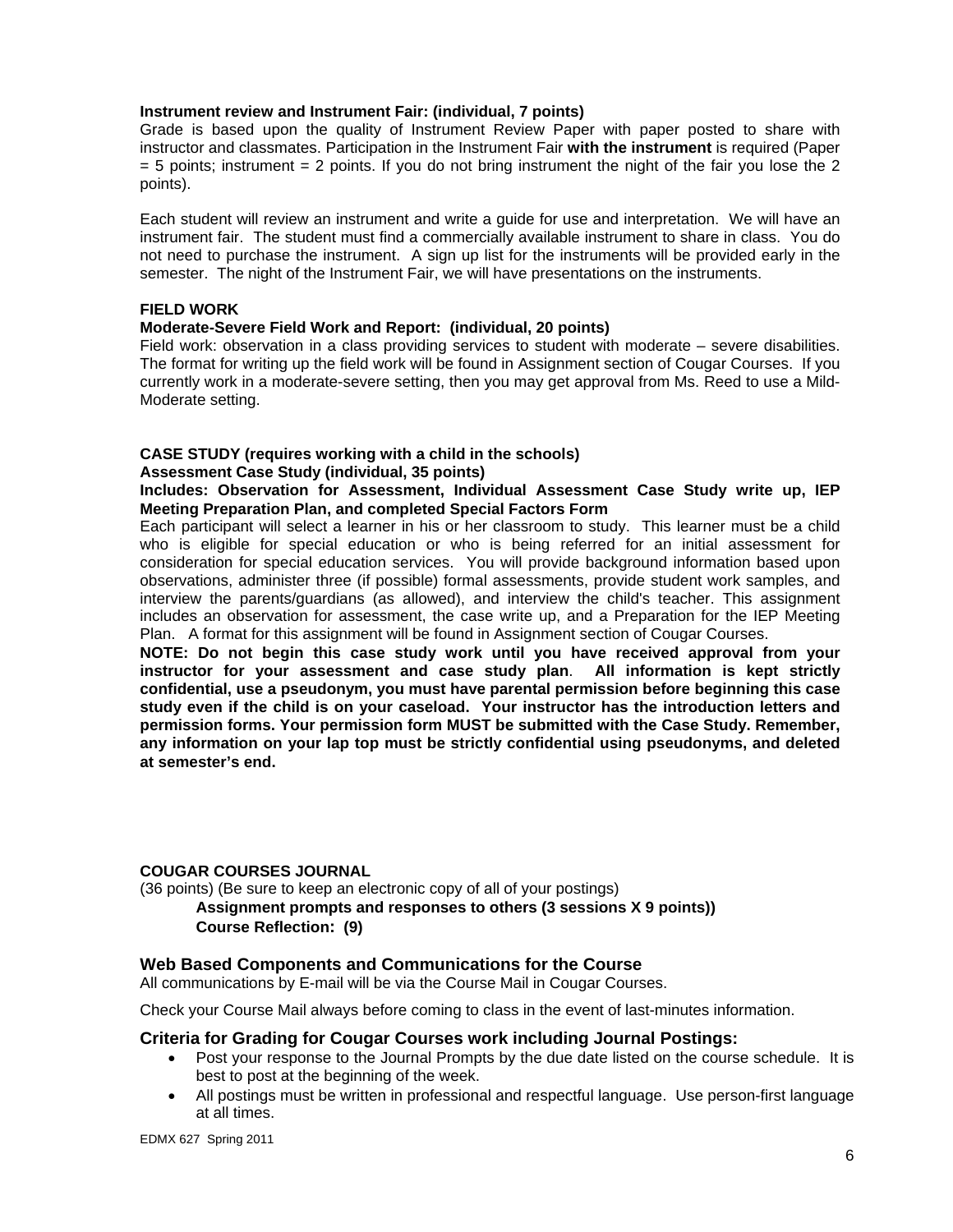- It is recommended that you compose off-line in Word and keep a text document of all of your work. Paste your responses into the discussion board from that document so that you have a record of your postings preserved.
- Be sure your responses are well thought out prior to posting your work.

## **TASK STREAM**

(10 Points) Each candidate must have a Task Stream Account **Postings in relation to CCTC Level I Standards M/M/S 17 and M/M/S 22 are required.** 

You will be required to formally address the CCTC Standards for the Level 1 Special Education Specialist Credential in this course. This assignment will be addressed in class. All postings must be completed prior to being cleared for your Level I credential.

- TaskStream Electronic Portfolio. Students must register online for TaskStream access for a minimum of one year. Fees are paid online at www.TaskStream.com. This is a requirement of every credential candidate. Candidates learn how to use this site in EDUC 422. Students post selected assignments and make reflective comments in response to Education Specialist Level I Preliminary standards identified in the syllabus. Once you have an account, click on "My Programs." Under the list on the top of the page find "Self-Enrollment Options." Click here. A box appears asking for a program code. The Education Specialist Level I Auto Enrollment Code is 2FSA56.
- **L I Standard 17** (Assessment, Curriculum and Instruction)

Each candidate demonstrates knowledge of basic principles and strategies of assessment, curriculum, and instruction that are appropriate for individuals with diverse backgrounds, varying language and cognitive abilities, and special needs. Each candidate demonstrates appropriate use of principles and strategies for planning, recommending services, and implementing instruction, including the use of supplementary aids, services, and technology for individuals with disabilities.

**L I - Standard 22** (Assessment and Evaluation of Students)

 mild/moderate/severe disabilities. Each candidate is able to make appropriate educational decisions on outcomes of instruction. Each candidate demonstrates knowledge and skills related to using and communicating the results of a variety of individualized assessment and evaluation approaches appropriate for students with the basis of a variety of non-biased standardized and non-standardized techniques, instruments and processes that are functional, curriculum -referenced, performance-based, and appropriate to the diverse needs of individual students. Candidates utilize these approaches to assess the developmental, academic, behavioral, social, communication, vocational and community life skill needs of students, and the

#### **GUIDELINES FOR TASKSTREAM FOR LEVEL I STANDARDS**

The purpose of the Level I portfolio is to assess how you meet each of the Level I standards. Although all of the artifacts you place in your portfolio have been assessed/graded by your professors, the connection between the artifacts and your understanding of how your course and field experiences evidence your competence is note demonstrated until you make those connections in your Level I portfolio in TaskStream. Your task is to write a cogent reflective essay for each Level I standard about how the artifacts you post provide evidence that you have met each Level I standard.

Level I standards are threaded throughout your Level I Education Specialist credential program and are addressed multiple times within and across courses. Even though a number of standards are addressed in each course, you are specifically responsible for writing a reflective statement for a given subset of standards in given courses. The standards are identified in each course's syllabus and are expected to be reflected upon in TaskStream by the end of each course.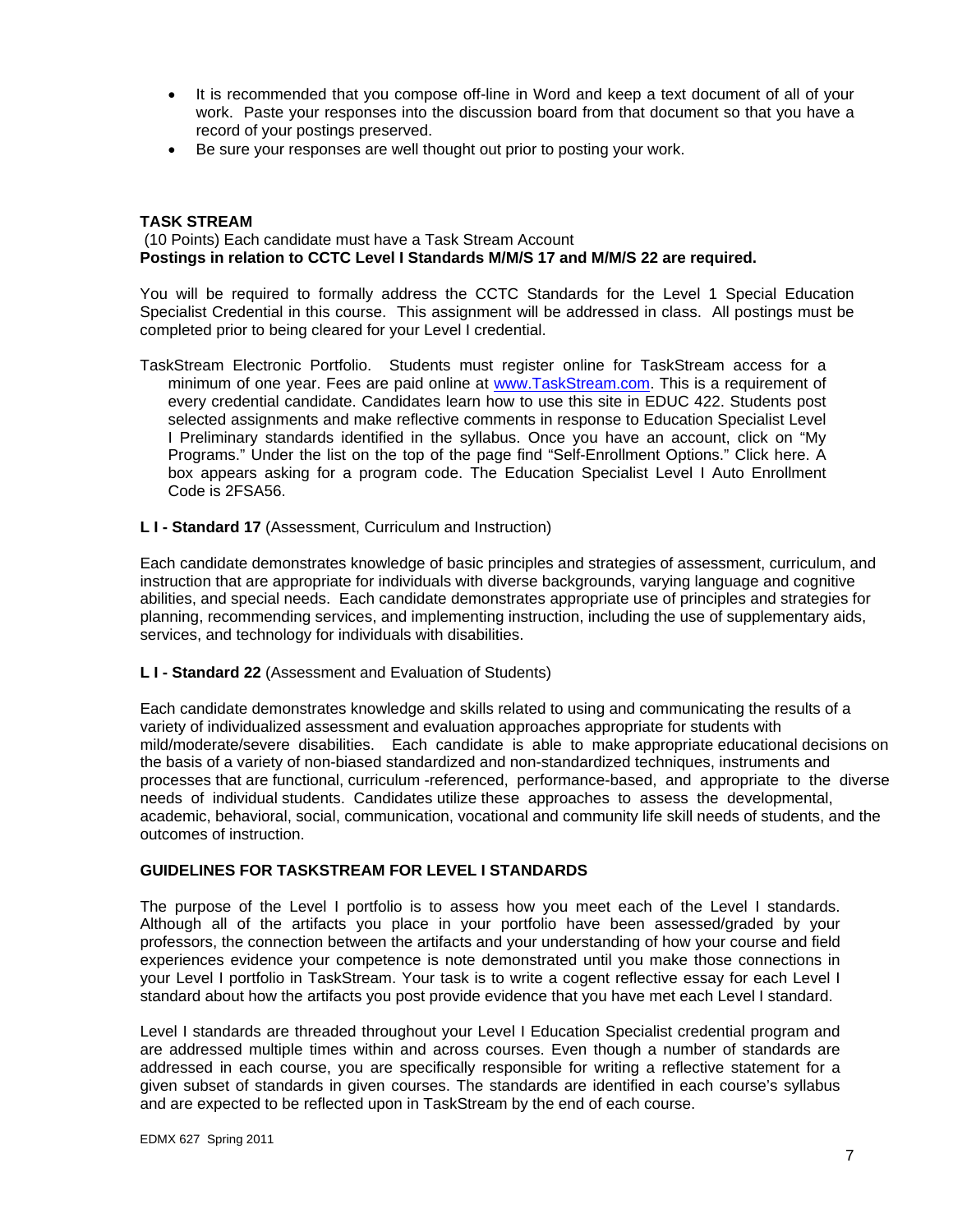Please be succinct in your writing. More is NOT necessarily better. State your ideas clearly and ground them in the evidence represented by your artifact(s). When you submit each Level I response, you will request and receive feedback from the course instructor. The instructor will ask for revision or state that you are done. You will not be done with or receive full credit for a TaskStream submission if you are asked to revise it and you do not do so by the last class of the course. Please continue to check your TaskStream portfolio until the instructor states that you are done with the response to each assigned Level I standard.

Each narrative must include at least the following components.

To assist you writing your reflective essays for each standard, the faculty has agreed upon a paragraph structure to help guide you with your responses. You must attach a minimum of one artifact for each standard. This artifact may be designated by the course or it may be your choice. Consult the course syllabus to determine this. You also are encouraged to attach and write about more than one evidence.

Required 1st paragraph: Introduce the reader to the focus of your response as it relates to the Level I standard. DO NOT restate the standard; instead, reflect upon and summarize the significance of your overall learning and competence regarding the standard. Stated in another way, this paragraph should address the "so what" of your learning.

Required 2nd paragraph: Explain how one attached artifact evidences your learning related to the Level I standard. The key here is "evidence." How does this artifact prove that you have learned something specific related to this Level I standard?

Optional additional paragraph(s): If you attach additional artifacts, write a similar paragraph to that described for the 2nd paragraph. We encourage you to provide multiple evidences for each standard.

Final paragraph: Describe what from your field experiences (e.g., student teaching, internship, observations) has enabled you to demonstrate competence with regard to this Level I standard. You may include an artifact from your field experience. If you do so, please explain how it evidences your competence with regard to the standard. Finally, identify what you still need to learn related to this standard. In other words, set a professional learning goal for your future practice with regard to the standard.

Notes: If more than one course addresses a given standard (e.g. Standard 25 M/S which is addressed in both EDMX 632 and EDMX 634) you must add an additional paragraph in section 2, and attach the related artifact. Do not copy blocks of text from one standard to another.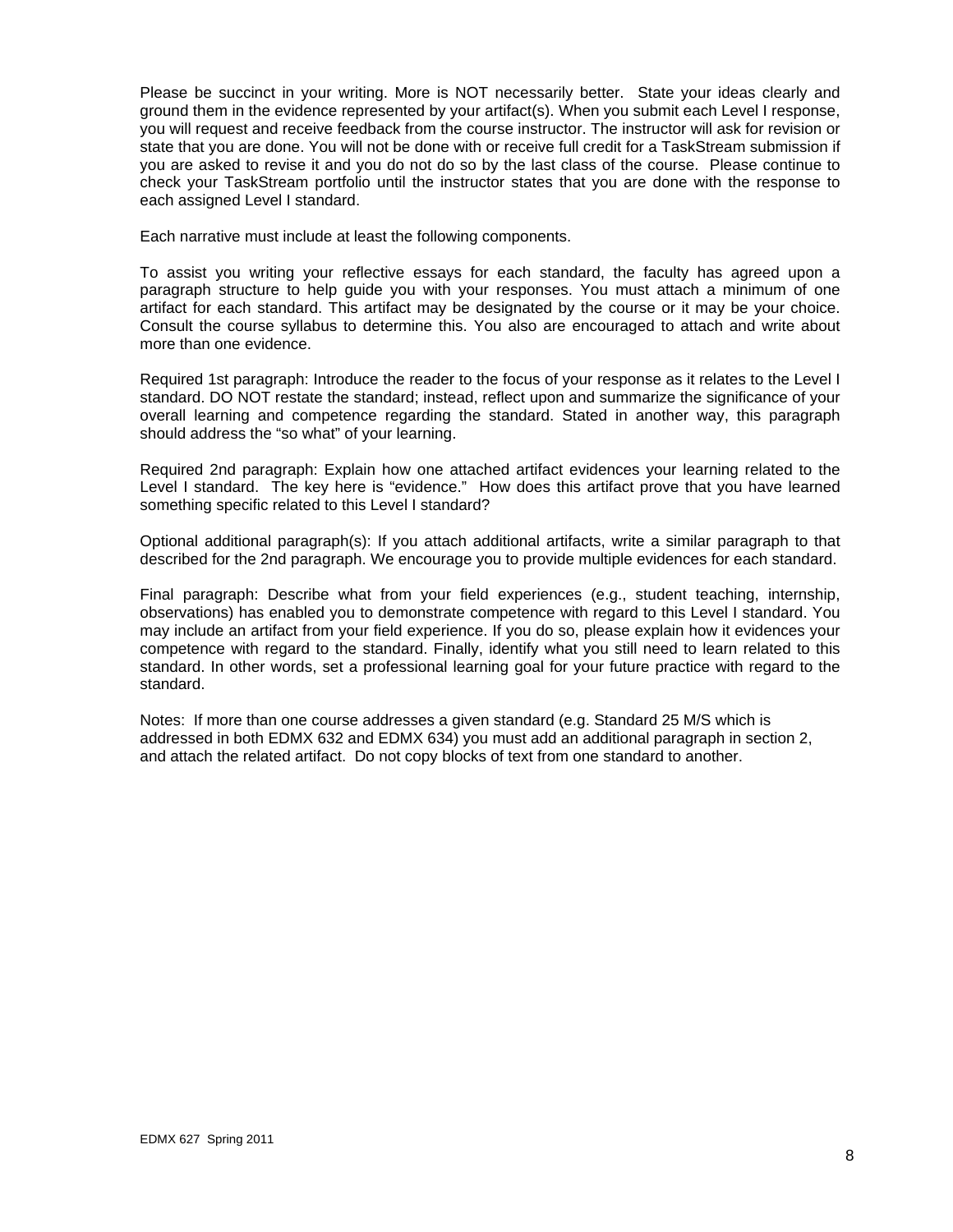## **ACADEMIC REQUIREMENTS**

# **EDMX 627 Spring Semester 2011**

| <b>Participation &amp; Assignments</b>            | <b>Notes</b>                                                                                          | <b>Points</b> |
|---------------------------------------------------|-------------------------------------------------------------------------------------------------------|---------------|
| <b>Participation (75 points)</b>                  | 15 sessions $@$ 5 points per session = 75 points<br>(includes three Journal sessions)                 | 75            |
| Reports: (24 points)                              |                                                                                                       |               |
| Eco Map for Class Quilt with report               | Report on your eco systems with your own quilt<br>square for the Class Quilt                          |               |
| Practice Administration of WJIII report           | You must submit the protocols with your practice<br>report paper                                      | 10            |
| <b>Instrument Review Report</b><br>and Share Fair | Review Paper along with posting online<br>Attendance with instrument and sharing<br>at the class Fair |               |
|                                                   |                                                                                                       |               |
| Field Based Work: (55 points)                     |                                                                                                       |               |
| Moderate-Severe Field Visitation with<br>report   | Visit a program, take notes and write up a field<br>report                                            | 20            |
| Assessment Case Study:                            |                                                                                                       | 35            |
| <b>Observation for Assessment</b>                 | 10 points                                                                                             |               |
| Case Study                                        | 20 points                                                                                             |               |
| <b>IEP Meeting Preparation Plan</b>               | 5 points                                                                                              |               |
|                                                   |                                                                                                       |               |
| Journal Work: (36 points)                         |                                                                                                       |               |
| Journal assignment/reflection                     | Three sessions $@9$ points = 27 points                                                                | 27            |
| <b>Course Reflection</b>                          | Submitted online for 9 points                                                                         | 9             |
| <b>Task Stream Postings (10 points)</b>           |                                                                                                       |               |
| Postings for level I Standards                    |                                                                                                       | 10            |
|                                                   | Each student must have a Task Stream Account                                                          |               |
|                                                   | These postings must be completed in order to                                                          |               |
|                                                   | be cleared for your Level I credential                                                                |               |
|                                                   | Standard $17 = 5$ points                                                                              |               |
|                                                   | Standard $22 = 5$ points                                                                              |               |
| See the course schedule for due<br>dates          | Total:                                                                                                | 200           |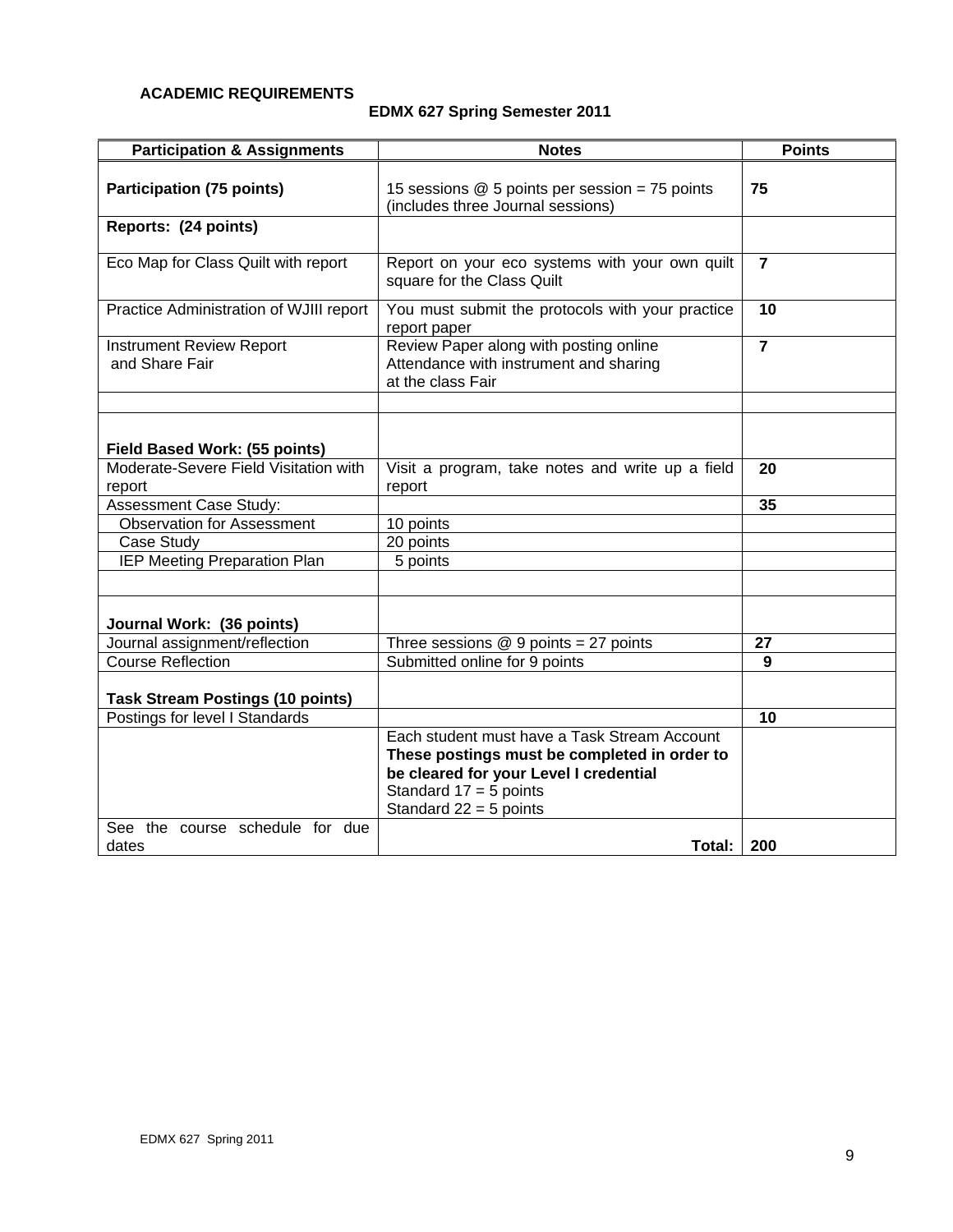## **LEVEL I STANDARDS MATRIX BY COURSE – WITH REQUIRED ARTIFACT**

| <b>Standards</b>                                                                                            | <b>EDMX 622</b>                                                                                                                                                                 | <b>EDMX</b><br>627         | <b>EDMX</b><br>631             | <b>EDMX 632</b>                                    | <b>EDMX</b><br>633    | <b>EDMX 634</b>                                             | <b>EDMX</b><br>572/671/672 |
|-------------------------------------------------------------------------------------------------------------|---------------------------------------------------------------------------------------------------------------------------------------------------------------------------------|----------------------------|--------------------------------|----------------------------------------------------|-----------------------|-------------------------------------------------------------|----------------------------|
| Standard 10<br>Professional, Legal and Ethical<br>Practices                                                 |                                                                                                                                                                                 |                            | Legal<br><b>Brief</b>          |                                                    |                       |                                                             | X                          |
| Standard 11<br><b>Educational Policy and</b><br>Perspectives                                                |                                                                                                                                                                                 |                            | Summer<br>Institute            |                                                    |                       |                                                             | X                          |
| Standard 12<br><b>Educating Diverse Learners</b><br>with Disabilities                                       | <b>Best</b><br>Practices<br>Report                                                                                                                                              |                            |                                |                                                    |                       |                                                             | X                          |
| Standard 15<br>Managing Learning<br>Environments                                                            |                                                                                                                                                                                 |                            |                                |                                                    | Discipline<br>Pyramid |                                                             | X                          |
| Standard 16<br><b>Effective Communication and</b><br><b>Collaborative Partnerships</b>                      |                                                                                                                                                                                 |                            | <b>Base</b><br>Team<br>Meeting |                                                    |                       |                                                             | X                          |
| <b>Standard 17</b><br>Assessment, Curriculum and<br><b>Instruction</b>                                      |                                                                                                                                                                                 | <b>IEP</b><br>Prep<br>Plan |                                |                                                    |                       |                                                             | X                          |
| <b>Standard 22</b><br><b>Assessment and Evaluation</b><br>of Students                                       |                                                                                                                                                                                 | Case<br><b>Study</b>       |                                |                                                    | <b>MAPs</b>           |                                                             | X                          |
| Standard 23<br>Planning and Implementing<br>Curriculum and Instruction                                      | <b>Best</b><br><b>Practices</b><br>Report                                                                                                                                       |                            |                                |                                                    |                       |                                                             | $\pmb{\times}$             |
| Standard 24 Positive Behavior<br>Support                                                                    |                                                                                                                                                                                 |                            |                                |                                                    | <b>PBS Plan</b>       |                                                             | X                          |
| Standard 25 M/M<br>Characteristics and Needs of<br>Individuals with Mild to<br><b>Moderate Disabilities</b> | Facts About<br>Learning<br>Challenges<br>Report and<br>Presentation<br>(Add-on<br>candidates<br>complete a<br>Disability<br>Matrix in either<br>EDMS 512 or<br><b>EDUC 501)</b> |                            |                                | Standards<br><b>Based</b><br>Curriculum<br>Project |                       |                                                             | X                          |
| Standard 25 M/S<br>Communication and Social<br><b>Networks</b>                                              |                                                                                                                                                                                 |                            |                                | Vendor<br>Research<br>Project                      |                       | Self-<br>Determination<br>Postings<br>(WebCT)               |                            |
| Standard 26 M/S<br>Curriculum                                                                               |                                                                                                                                                                                 |                            |                                |                                                    |                       | Resource<br>Area Project                                    |                            |
| Standard 27 M/S<br>Movement, Mobility, Sensory<br>and Specialized Health Care                               |                                                                                                                                                                                 |                            |                                |                                                    |                       | <b>School Nurse</b><br>& Medically<br>Fragile<br>reflection |                            |
| Standard 13<br>Special Education Field<br><b>Experiences with Diverse</b><br>Populations                    |                                                                                                                                                                                 |                            |                                |                                                    |                       | Practicum<br>Logs & Field<br>Reflection                     | X                          |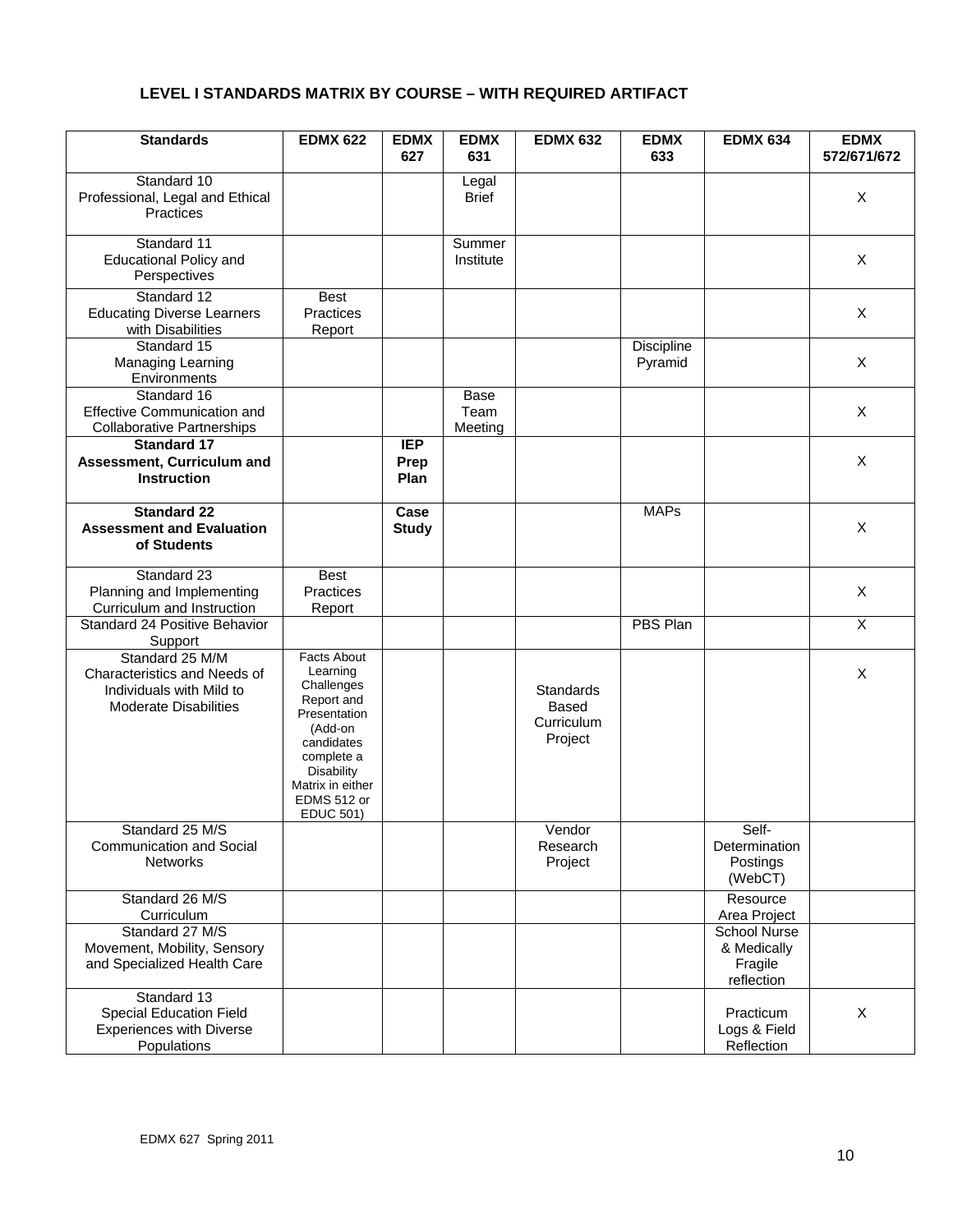# **EDMX 627 Course Schedule Spring 2011**

# **Order of topics subject to change**

| Dat<br>e | <b>Topics</b>                                                                           | Preparation   | <b>Assignments Due</b>                                                                       |
|----------|-----------------------------------------------------------------------------------------|---------------|----------------------------------------------------------------------------------------------|
| 1/16     | Introduction to the Course<br><b>Ecological Systems Theory</b><br>Eco Map work in class | Read syllabus |                                                                                              |
| 2/2      | Eco Map sharing<br>Create class quilt                                                   | Ch. 1-3       | Eco Map due in class<br>Post reflective paper February 1                                     |
|          | <b>Intro: Obs for Assessment</b>                                                        |               |                                                                                              |
| 2/9      | <b>Formal Assessment</b><br>Psychometrics                                               | Ch. 4-6       | In-class workshop                                                                            |
| 2/16     | Intro to Woodcock Johnson<br><b>Standard and Extended</b>                               | Ch. 7-8       |                                                                                              |
|          | Intro: Case Study                                                                       |               |                                                                                              |
| 2/23     | <b>WJIII</b><br>Scores and Scoring                                                      | Ch. 9-10      | <b>Practice Admin lab</b><br>Bring WJIII if you can                                          |
|          | <b>Intro: Instrument Fair</b>                                                           |               |                                                                                              |
| 3/2      | Adaptive Behavior<br>Vineland<br><b>Berry VMI</b>                                       | Ch. 11-12     | In class workshops                                                                           |
|          | Intro: Mod/Sev. Report                                                                  |               |                                                                                              |
| 3/9      | No Face-to-Face<br><b>Online work on Response</b><br>to Intervention and<br>PLCs.       |               | <b>Post Observation for</b><br><b>Assessment March 9</b><br><b>Journal post due March 15</b> |
| 3/16     | RTI Workshop<br><b>PLC</b>                                                              | Ch. 17        | In class workshops                                                                           |
| 3/23     | <b>Spring Break</b><br>no classes                                                       |               |                                                                                              |